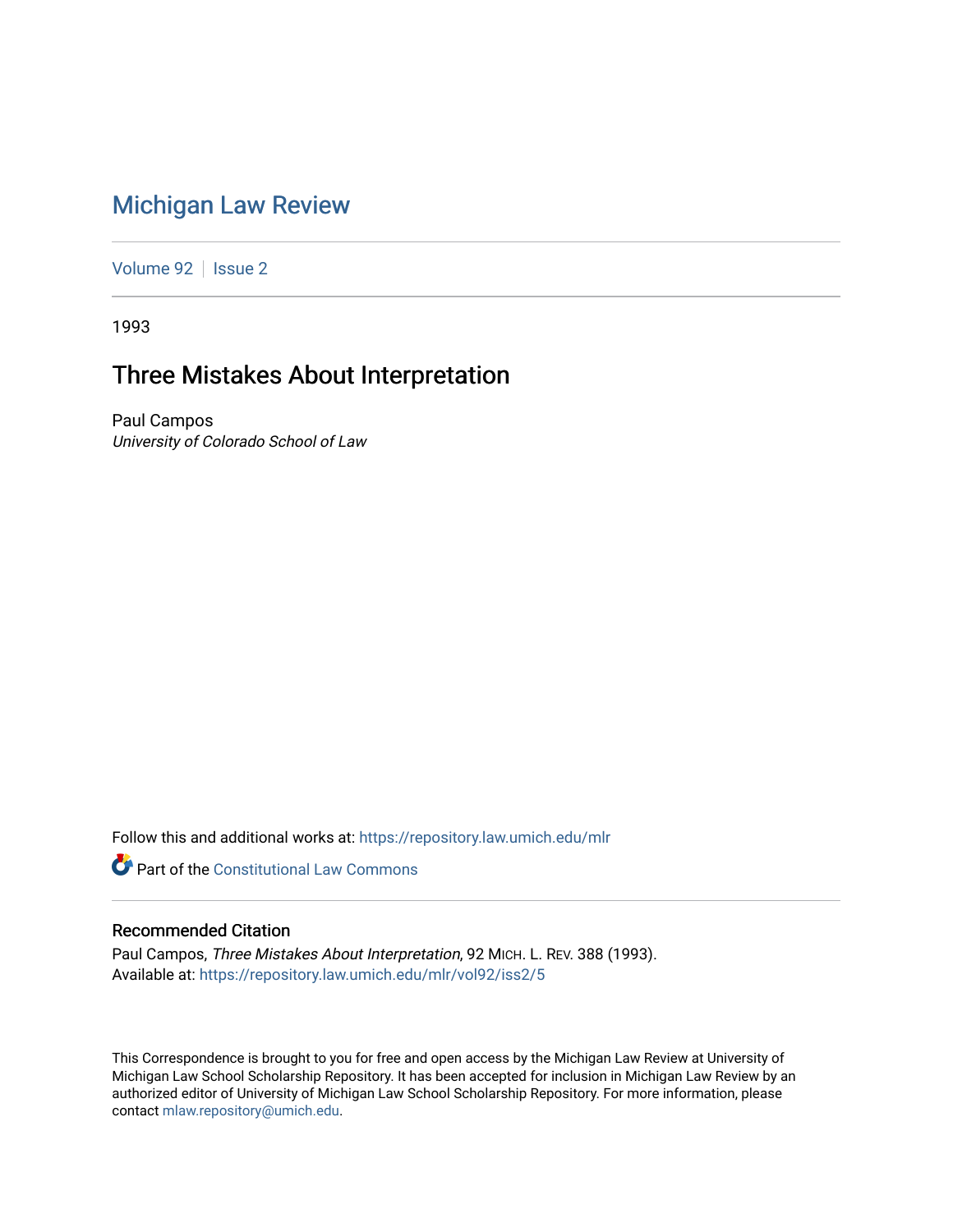### **CORRESPONDENCE**

## **Three Mistakes About Interpretation**

#### *Paul Campos\**

The single most important word in modem constitutional theory is "interpretation." The single most confusing word in modem constitutional theory is "interpretation." What accounts for this unhappy state of affairs?

The following passage appears in Barry Friedman's recent contribution to the unending debate concerning the legitimacy of judicial review:

The Constitution has evolved far more outside Article V than within it. Interpretations of constitutional clauses have undergone sea changes from generation to generation, far outstripping the consequence of many explicitly worded amendments. Obvious examples abound: the Commerce Clause, the Contracts Clause, the Fourth Amendment, the Equal Protection Clause, and so on. One seriously wonders if the Constitution would have endured absent language spacious enough to accommodate such change.

Because the Constitution is spacious, no single offered interpretation of the text is likely to be accepted as correct now and for all time. . . . As disagreement occurs, the document will take on new meanings.

Nor is the lack of finality necessarily a bad thing.  $\ldots$  In reality, the process of constitutional interpretation is dynamic, not static. . . . Moreover, such dynamism is critical to the success of the venture. Judges too are human, and judges get things wrong.  $\dots$ 

Finality would curtail the evolution of our Constitution; dynamism encourages it. Constitutional meaning changes because people disagree about what the text means. Dynamism is to be encouraged, for the dynamic process helps formulate the interpretation of our fundamental charter.<sup>1</sup>

This passage makes certain assertions that have achieved the status of axioms among many contemporary constitutional law scholars and that are central to Friedman's defense of judicial review. Three of these assertions are particularly important in regard to questions of constitutional interpretation: (1) the meaning of the constitutional text has changed and continues to change; (2) disagreements about the meaning of the text cause these changes; and (3) these disagreements

<sup>\*</sup> Associate Professor, University of Colorado School of Law. A.B. 1982, M.A. 1983, J.D. 1989, University of Michigan.-Ed.

<sup>1.</sup> Barry Friedman, *Dialogue and Judicial Review,* 91 MICH. L. REV. 577, 651-52 (1993).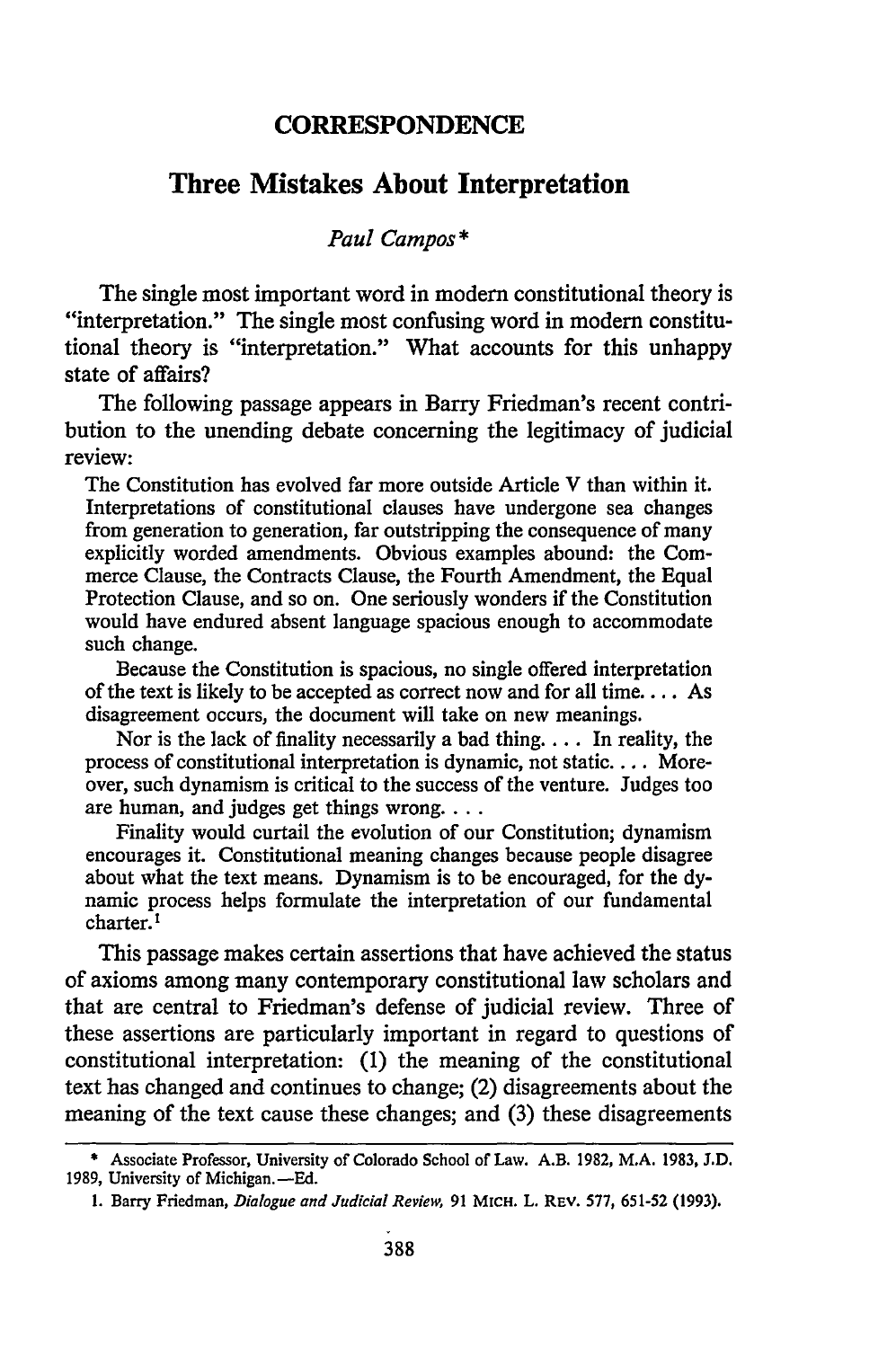are desirable because judges sometimes make interpretive errors, and disagreement creates the opportunity to replace erroneous interpretations with correct ones.

I will try to show that these assertions, as well as others that are but rephrasings of the same basic ideas, are not the common sense truths that so many constitutional theorists assume them to be, but are instead the products of an extraordinarily confused and ultimately incoherent set of assumptions regarding the interpretation of language. 2

### I. AsSERTION NUMBER ONE: THE MEANING OF THE CONSTITUTIONAL TEXT HAS CHANGED AND CONTINUES TO CHANGE.

What truth conditions must hold in order to give this claim a measure of plausibility? First, the interpreter of the text must dispense with any notion that the intentions of its author(s) determine the meaning of a text. The assertion that a text means what its author intends it to mean leads to the conclusion that the text's meaning cannot change unless and until the text has a new author. Yet if *the* text acquires a new author, and the interpreter holds the text to mean what its new author intends it to mean, then it is simply arbitrary to claim that one is dealing with one and the same text.<sup>3</sup>

I can clarify this point with an example. Suppose my wife leaves a note in our mailbox reading "Meet me at the usual place at noon," and that my colleague Bob's friend Jane leaves a verbally identical note in his mailbox. No one would suppose that my wife's note means the same thing as Jane's verbally identical message. It would be just as peculiar to suppose that the meaning of my wife's text had *changed*  when *it* was employed by Jane. Obviously, Jane has used the same linguistic signs to signify a different message, and therefore she has, according to an intentionalist account of textual interpretation, necessarily created a different text.

It follows that the meaning of the constitutional text can change only if something other than the authors' intentions generates that

<sup>2.</sup> For an account of what textual interpretation must always in fact consist, see Paul Campos, *Against Constitutional Theory,* 4 YALE J.L. & HUMAN. 279 (1992) [hereinafter, Campos, *Against Constitutional Theory];* Paul Campos, *That Obscure Object of Desire: Hermeneutics and the Autonomous Legal Text,* 77 MINN. L. REV. 1065 (1993) [hereinafter Campos, *That Obscure Object of Desire].* 

<sup>3.</sup> Supplying old texts with new authors is becoming a common methodological recommendation in contemporary legal theory. *See* T. Alexander Aleinikoff, *Updating Statutory Interpretation,* 87 MICH. L. REv. 20 (1988) (statutes should be interpreted in a present-minded fashion, as if they had been enacted recently); Guyora Binder, *Did the Slaves Author the Thirteenth Amendment? An Essay in Redemptive History,* 5 YALE J.L. & HUMAN. (forthcoming 1993) (arguing that the Thirteenth Amendment should be read as if the slaves themselves had written it).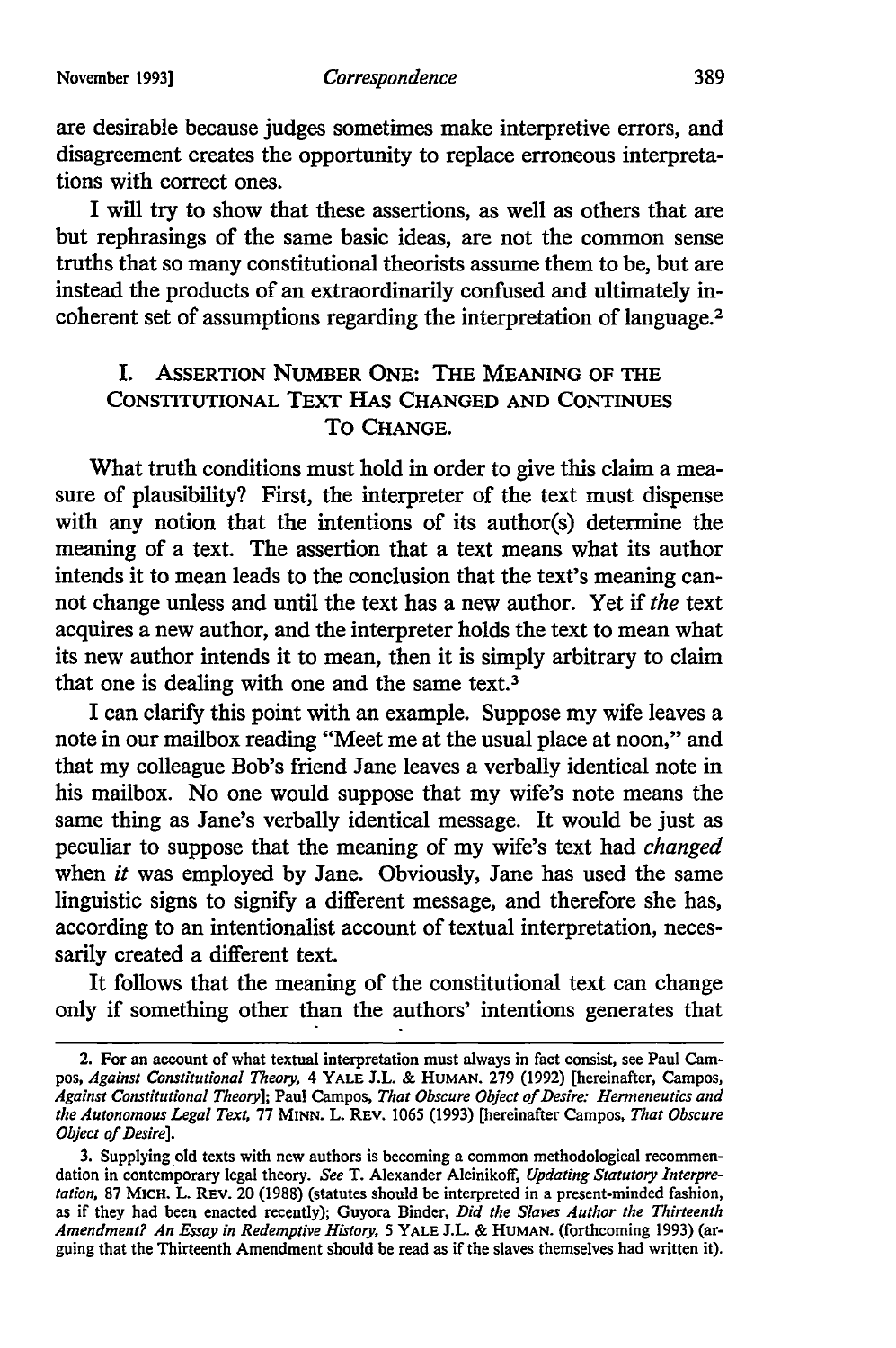meaning. Therefore, even if the interpreter is willing to jettison the original authors and replace them with someone else, the new author(s) would, from an intentionalist perspective, generate a new text, even if *that* text should remain verbally identical with the text it replaces.

Another important consequence that flows from the claim that the constitutional text's meaning changes is that the interpreter cannot claim that textual meaning is determined by some realist ontology that equates textual meaning with the text's supposed capacity to reflect ultimate moral truths. In other words, the true knowledge held by  $-$ (fill in god-term with appropriate signifier) $4$  — concerning the ultimate morality of abortion, or capital punishment, or flag desecration laws would be irrelevant to the question of how the constitutional text's meaning changes in regard to these or any other issues. For unless God or the Equivalent changes His mind as to what constitutes moral truth, it would make no sense, according to a moral realist account of interpretation, to claim that the meaning of the constitutional text ever changes in regard to the moral issues with which that text deals.

Of course, neither of these truth conditions will prove in any sense troubling to the typical progressive constitutional law theorist. It is by now second nature for such persons to deride the absurd notion that the Constitution's text means what its authors intended it to mean.<sup>5</sup> And we can be fairly certain that even fewer *bien pensants* are willing to join such natural law theorists as Michael Moore and Heidi Hurd in the Platonic affirmation that nature is but a spume that plays upon a ghostly paradigm of things. 6

But this response only leaves the fundamental question unanswered. If neither the author's intent nor the actual content of moral reality provides us with the appropriate interpretive referents, what *does* determine the meaning of the constitutional text? Here our second axiom comes into play.

<sup>4.</sup> On filling the "god-term," see KENNETH BURKE, A GRAMMAR OF MOTIVES 110 (1969).

<sup>5. &</sup>quot;The framers' opinions [as to the text's meaning] . . . are both unknowable and, as they themselves thought, irrelevant." Ronald Dworkin, *The Reagan Remlution and the Supreme Court,* N.Y. REV. BooKs, July 18, 1990, at 23. Consider this apt rejoinder: "The claim as summarized is sufficiently remarkable, for if the framers' opinions are unknowable, how do we know they considered them irrelevant; and if their opinions are irrelevant, why should we care what they thought about their opinions?" Steven Knapp, *Practice, Purpose, and Interpretive Controversy, in* PRAGMATISM JN LAW AND SOCIETY 323, 340 (Michael Brint & William Weaver eds., 1991).

<sup>6.</sup> *See* Heidi M. Hurd, *Sovereignty in Silence,* 99 YALE L.J. 945 (1990); Michael S. Moore, *A Natural Law Theory of Interpretation,* SB S. CAL. L. REV. 277 (1985).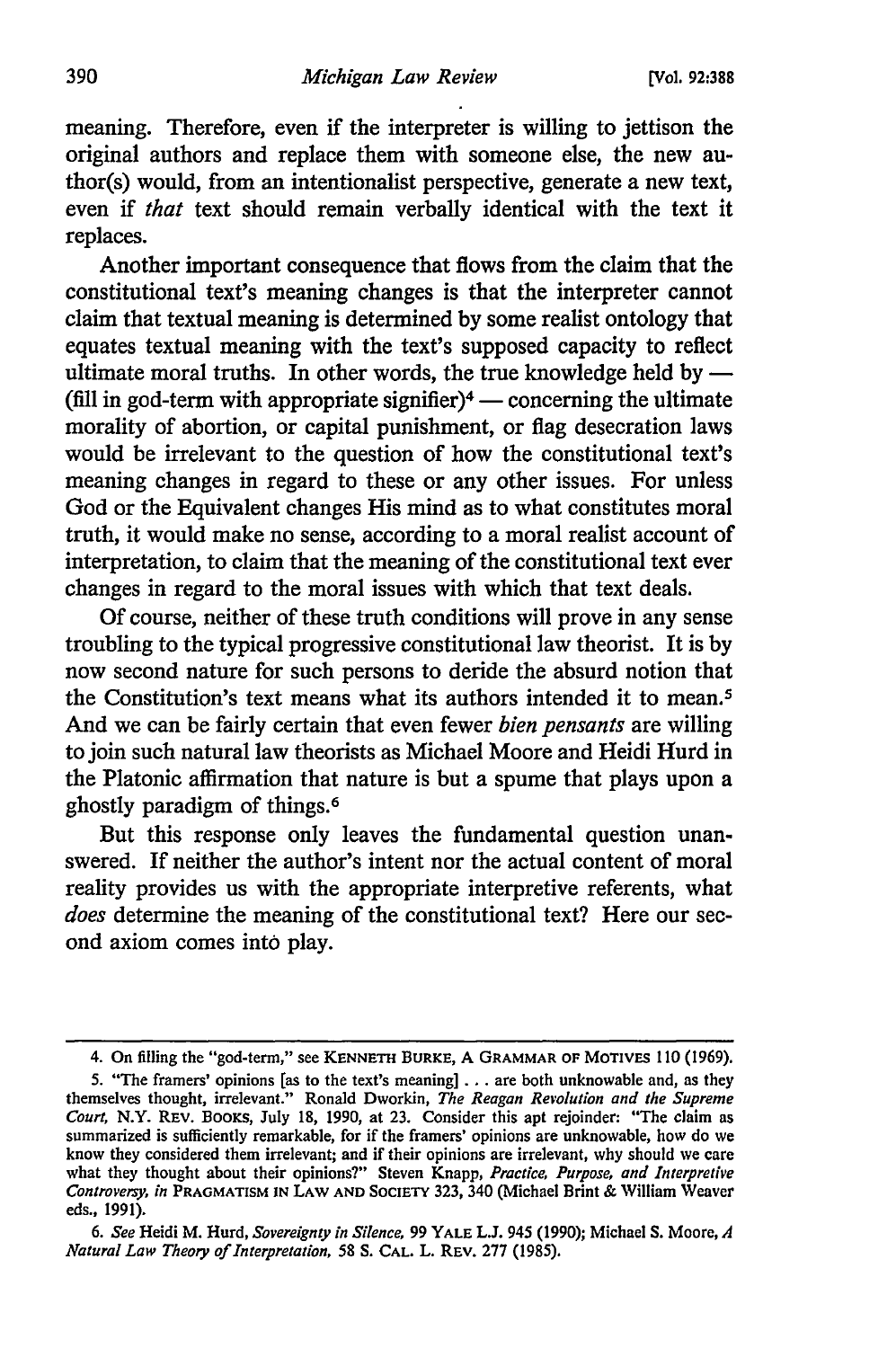## II. AsSERTION NUMBER Two: THE MEANING OF THE CONSTITUTIONAL TEXT CHANGES BECAUSE PEOPLE DISAGREE ABOUT WHAT THE TEXT MEANS

This claim is, on its face, nothing less than bizarre. How does it differ from the claim that "the height of Mount Everest changes because people disagree about its height?" Unless one subscribes to something along the lines of an extreme Berkeleian idealism,<sup>7</sup> or to the crudest sort of pragmatism  $-$  that is, the notion that the truth of a matter is by definition identical with *beliefs* about the truth of a matter - it is hard to understand how anyone could even entertain such a view. Clearly some alternative characterization of the claim is necessary.

How must "the meaning of the text" differ from "the height of Mount Everest" so as to make our second axiom less absurd? The height of Mount Everest is an empirically verifiable fact, of a kind which necessarily remains external to the observer.<sup>8</sup> Disagreement concerning that fact does not alter its status as such. It would seem, then, that "the meaning of the text" would have to be a different *kind*  of fact, if we are to make our second axiom intelligible.

Suppose we were to agree that what we meant by "the height of Mount Everest" was "the opinion of *A* concerning the height of Mount Everest," when *A* is anyone who is duly authorized to have an opinion on the subject. Suppose further that at time  $T1$ , X and only X is authorized to have an opinion concerning the question, while at time T2, Y and only Y is so authorized.<sup>9</sup> If X and Y disagree about the mountain's height, then under these conditions it would make sense to say that, in this special sense, Mount Everest's height differed at T2 from what it was at Tl.

We can now intelligibly recharacterize the claim about the meaning of the constitutional text. *If the text means what the interpreter thinks it means,* then interpretive disagreement would, by definition, cause changes in textual meaning. If I interpret the phrase "cruel and unusual punishments" to include capital punishment, then it does. If you interpret those words to allow executions, then they do. The

<sup>7.</sup> *See* GEORGE BERKELEY, A TREATISE CONCERNING THE PRINCIPLES OF HUMAN KNOWLEDGE (Colin M. Turbayne ed., 1970) (Dublin 1710).

<sup>8.</sup> By contrast, the observer's *belief* about the height of Mount Everest is a psychological fact and therefore internal to the observer - although it too, of course, remains subject to empirical verification.

<sup>9.</sup> If *n* number of persons are simultaneously authorized to have such an opinion, then at any given time Mount Everest may exhibit *n* number of heights. Analogies to certain questions of constitutional interpretation will no doubt suggest themselves to more skeptically inclined readers.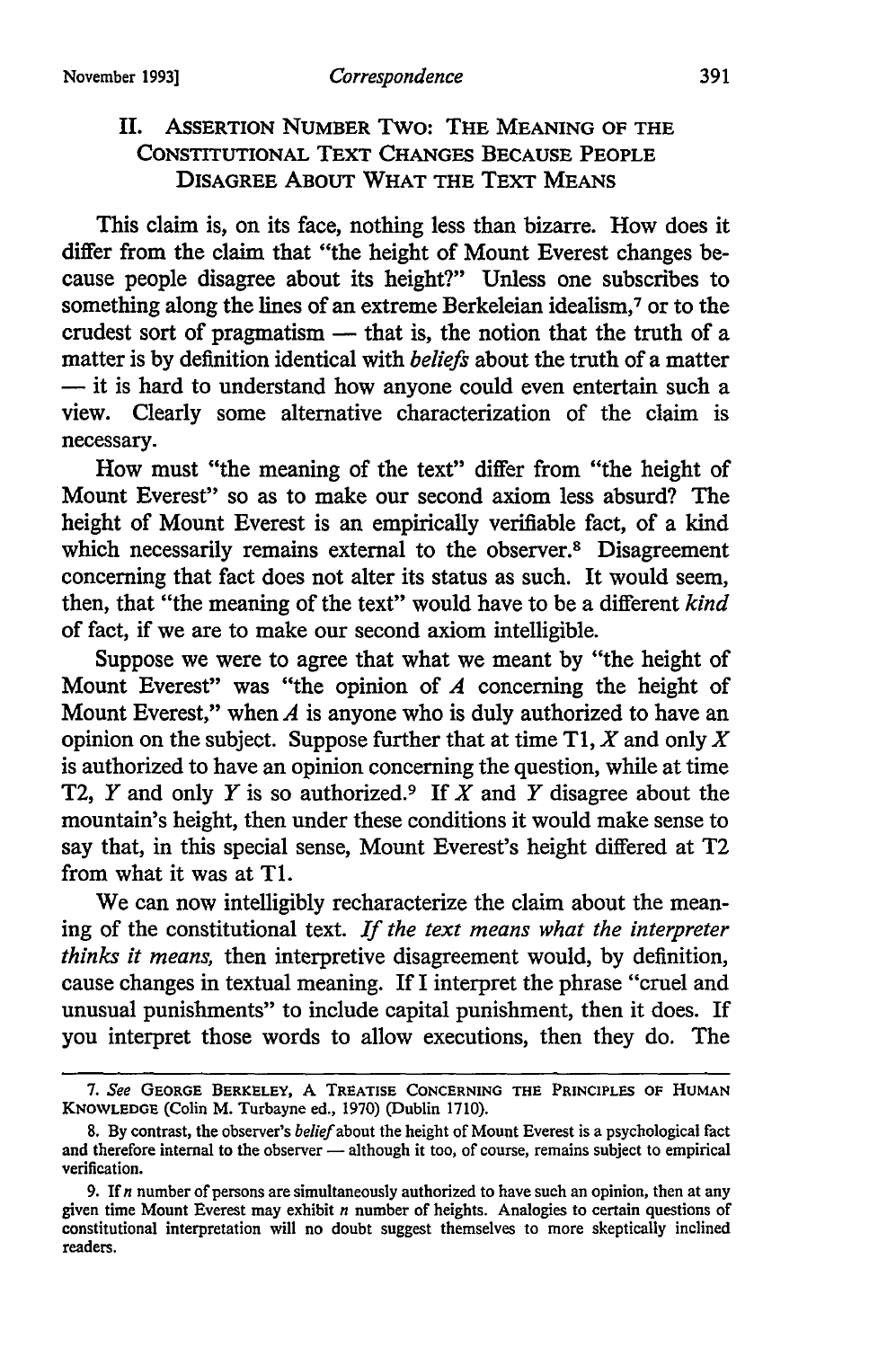meaning of a text can change *because* people disagree about its meaning if and only if we assume that the different beliefs about the text's meaning which constitute this disagreement also constitute that meaning.

Indeed, several contemporary constitutional theorists have advocated this account of interpretation. From this "reader response" perspective, the meaning of the constitutional text is equivalent to some interpretive community's beliefs about the text's meaning.<sup>10</sup> But whether or not a theorist holds this position explicitly is less important than the fact that anyone who subscribes to the view that the meaning of the constitutional text changes must either accept some version of it or be placed in the untenable position of the theorist who holds that the actual height of Mount Everest alters in response to the plurality of beliefs that exist on that particular question.

The "reader response" version of the second axiom thus both saves it from absurdity and renders the first axiom intelligible. It has, however, disastrous consequences for the third axiom.

#### III. AsSERTION NUMBER THREE: INTERPRETIVE DISAGREEMENT Is OFTEN DESIRABLE BECAUSE JUDGES MAKE INTERPRETIVE

## MISTAKES, AND DISAGREEMENT HELPS DISTINGUISH ERRONEOUS INTERPRETATIONS FROM CORRECT ONES

"Interpretive disagreement" has recently undergone intellectual gentrification and been transformed into the valorized concept of "dialogue." $11$  The idea is that disagreement about what the Constitution means creates a dialogic dynamic which allows the text to "evolve" as a "living Constitution," and that this process of evolution thereby helps eliminate erroneous interpretations.

This vision of interpretive conflict  $-$  which improbably combines animism, social Darwinism, and a dash of Hegel via the hermeneutics of Gadamer<sup>12</sup>  $-$  is perhaps the most crucial element in the belief systems of progressive constitutional theorists. Surely, these progressive

<sup>10.</sup> *See, e.g.,* Robin West, *The Aspirational Constitution,* 88 Nw. U. L. REV. (forthcoming 1993).

The interpretation thesis, properly understood, frees us of the illusion not so much that a text has only one meaning, but rather that it is the text itself, rather than the community of readers, that determines its meaning. The point of the interpretation thesis, then, is [that] ... the meaning of a text may be fully determined, but if so, it is determined by institutional, professional, or cultural attributes of the community of its interpreters, rather than by the text itself.

*Id.* 

<sup>11.</sup> Good examples are provided by ROBERT A. BURT, THE CONSTITUTION IN CONFLICT (1992), and Friedman, *supra* note 1, at 655-80.

<sup>12.</sup> I describe the unfortunate influence of Gadamer's work on American legal theory in Campos, *That Obscure Object of Desire, supra* note 2, at 1068-73.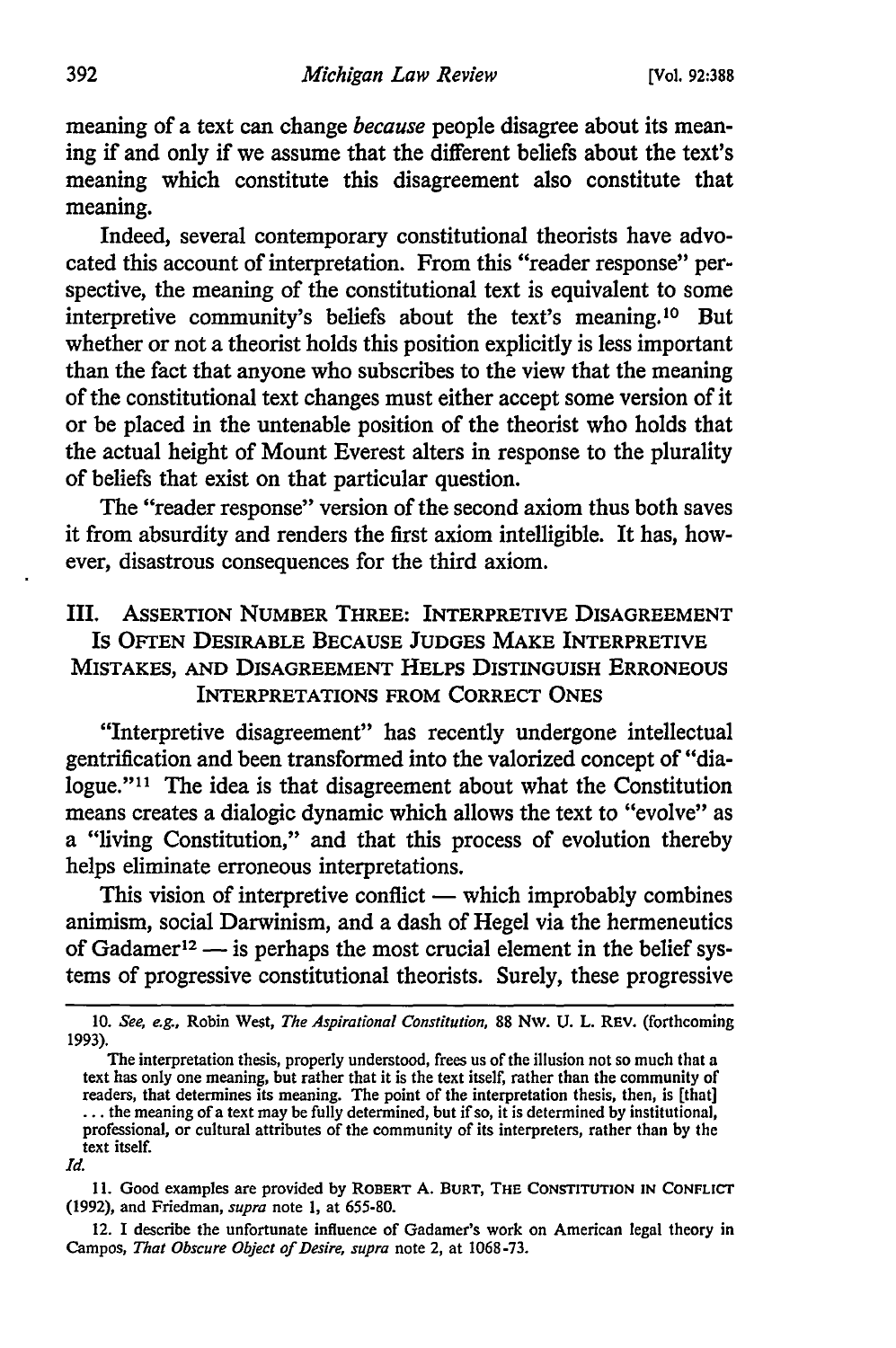thinkers argue, the Constitution must "grow" through an evolutionary process of "interpretation." If it did not, what hope would remain for achieving the one sacred goal of all secular politics — progress?<sup>13</sup> The dynamic process which helps formulate the interpretation of our fundamental charter works properly, then, when mistaken textual interpretations give way to correct  $-$  or, at least, less mistaken  $$ interpretations, thereby helping transform the meaning of the constitutional text into the best it can be. <sup>14</sup>

It is difficult to convey adequately the fundamental incoherence of this account. We have seen that, if interpreters hold the constitutional text's meaning to change, this change can only take place on the assumption that the interpreters' beliefs determine what the text's meaning actually is. But if what the interpreter thinks the text means determines the meaning of a text, it then involves the purest sort of logical contradiction to imagine that an interpreter could produce a *mistaken* interpretation.

How could it ever be possible, on this account, for a judge (or anyone else) to "get things wrong?"<sup>15</sup> Note that the reader-response account of interpretation does not preclude some interpretations from being more desirable than others; it merely eliminates the possibility of criticizing any interpretation *on the grounds that it is an incorrect interpretation.* 

For example, suppose I like cheeseburgers. Although you can, of course, deplore this preference - cheeseburgers destroy the rain forests, cause heart disease, and so forth  $-$  it would be very strange for you to do so on the grounds that I did not actually like cheeseburgers. Yet, such a claim is precisely analogous to the position of constitutional law scholars who proclaim at one and the same time that the meaning of the constitutional text *changes,* that this change is produced through *interpretation,* and that it is still possible to produce a *mistaken* interpretation of the constitutional text.

But the reader-response approach to interpretation is even more confused than this objection implies: for if a text means what its reader thinks the text means, it becomes impossible to give an even minimally coherent description of what interpretation actually involves. Recall the example of Mount Everest's height. Suppose we recharacterize "the height of Mount Everest" as meaning "how high *X* 

<sup>13.</sup> A perfect example of this mentality is President Clinton's statement about Ruth Bader Ginsburg: "[Clinton] said he expected [Ginsburg] to move the court neither to the 'right' nor the 'left,' but 'forward.' " Joan Biskupic, *Senate, 96-3, Approves Ginsburg as 107th Supreme Court Justice,* WASH. Posr, Aug. 4, 1993, at A4.

<sup>14.</sup> *See* RONALD DWORKIN, LAW'S EMPIRE 228-38 (1986).

<sup>15.</sup> Friedman, *supra* note 1, at 652.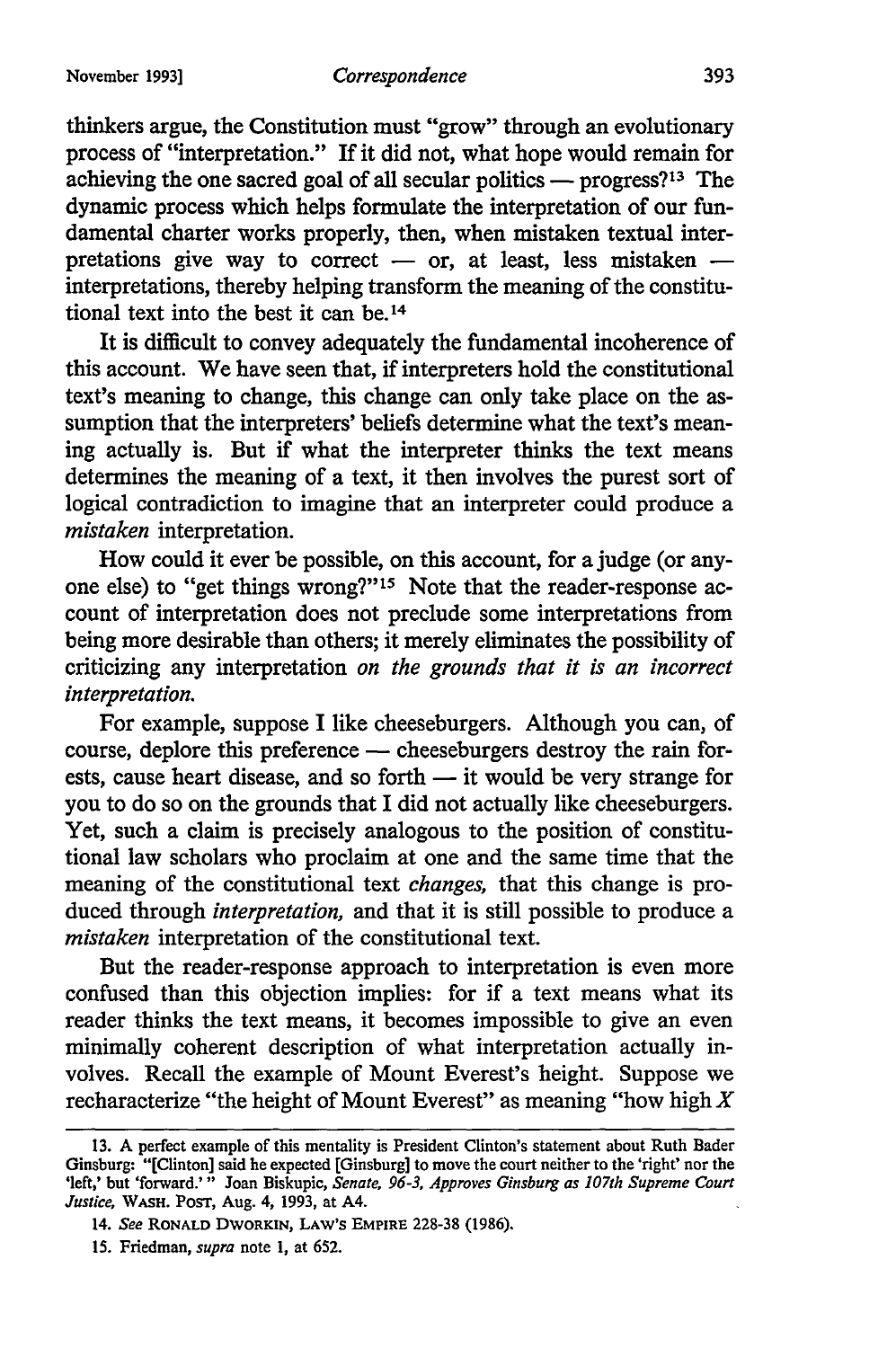thinks Mount Everest is." I ask *X* to reveal the height of Mount Everest. *X* responds that he does not have this information. I then ask *X*  to interpret the relevant evidence in order to acquire the information he lacks, so that he can enlighten me as to the truth of the matter. *X*  replies that he has no idea what to do next. I proceed to reassure  $X$ that his ignorance presents no problem because whatever belief he has on the subject is, by definition, the correct answer to my question. Note the paradoxical situation that  $X$  is now in. What *fact* is he supposed to discover in order to form the belief that will provide the answer to his interpretive conundrum? By hypothesis, *the only fact that counts is a fact that does not, and indeed cannot, exist.* For if *X already has* a belief as to the height of Mount Everest, then he is no longer in the position of an *interpreter:* that is, there is nothing for him to interpret in order to acquire the necessary belief, because he *already has*  that belief. On the other hand, if he really needs to *interpret,* if he really must acquire a belief about this particular fact — that fact being "how high  $X$  thinks Mount Everest is"  $-$  then there is quite literally nothing for him to do because the particular fact he must discover in order to acquire the appropriate belief concerning the height of Mount Everest can only be acquired if he has already acquired it.

Now defenders of reader-response theory will surely claim that this account is nothing but a caricature of their actual views. Such readers will insist that textual meaning is generated not by an interpretive community's discovery of its beliefs about the meaning of a text, but rather through the community's acquisition of beliefs about what it takes to be the *actual meaning* of the text - a meaning which the interpretive community, if it is to undertake interpretation at all, must believe is independent of its beliefs about that meaning.

But this response is simply evasive. The fundamental question remains: what *fact* is the interpretive community attempting to discover? To answer "the meaning of the text" merely begs the question. Yet if the reader-response theorist does point to some adequately specified fact, rather than to the interpretive community's beliefs about that fact, then the question becomes, why is *that fact itself* not the correct answer to the community's interpretive question?

The reader-response account of interpretation thus generates both logical and psychological absurdities: such an account requires interpreters either to have already interpreted the text in order to interpret it or to adopt an arbitrary and irrational preference in favor of whatever interpretive mistakes they happen to make. If one rejects reader-response theory, however, the assumption that the meaning of a text can change through its interpretation results in the obvious *em-*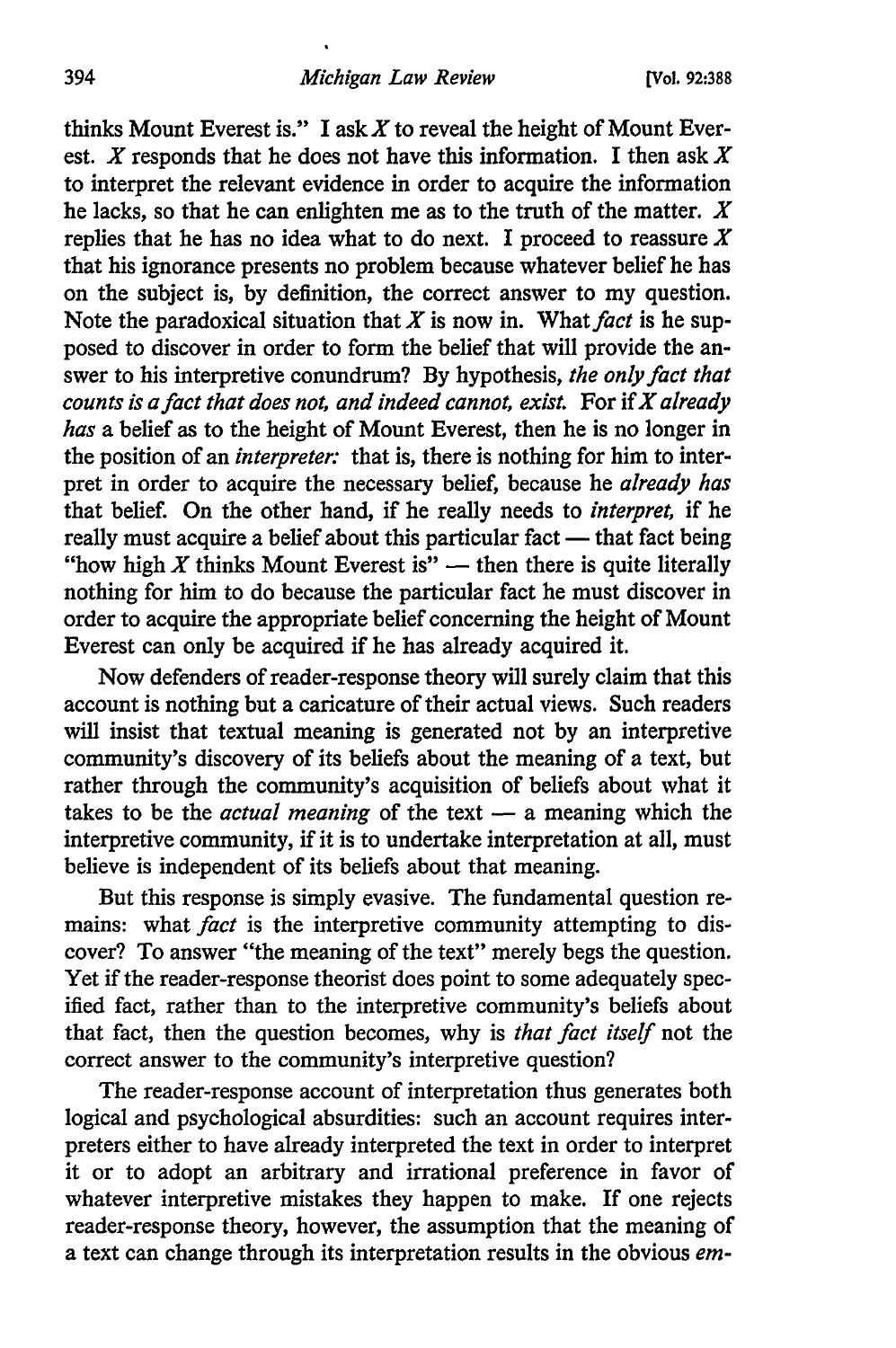*pirical* absurdity of such statements as "the height of Mount Everest changes because people disagree about its height."<sup>16</sup>

How did so much recent constitutional theory come to adopt such a profoundly confused set of assumptions concerning the identity and interpretation of texts? In my view, three interrelated factors have been of paramount importance: an apparently unshakable allegiance to linguistic formalism, a wholesale failure to clarify what "interpretation" means, and a willingness to pursue largely illusionary instrumental goals to the detriment of more intellectual projects.

The axiomatic status for a constitutional theory of formalist assumptions about language is best illustrated by the almost universal desire to separate something called "the constitutional text" from any agent's intentions or beliefs concerning that linguistic artifact. No matter what else constitutional theorists believe — whether they advocate "strict" or "moderate" originalism, or "progressive interpretation," or even an explicit reader-response theory — they are almost unanimous in their agreement that *the autonomous language* of the constitutional text precludes certain results.17 Hence, a twenty-seven year-old cannot be elected President *not* because the Framers intended otherwise, or because such a result is per se undesirable, but simply because the relevant piece of constitutional text is insufficiently "spacious" to allow for this result. As I have argued elsewhere, 18 such beliefs mistakenly assume that it is some quality inherent in "the text itself," *rather than in our interpretive assumptions about the intentions of the text's authors,* which determines whether or not we believe a particular provision's meaning is "narrow" or "spacious" and therefore is or is not amenable to "interpretation."

An unfortunate consequence of this mistake is constitutional the-

17. *See* Richard H. Fallon, Jr., *A Constructivist Coherence Theory of Constitutional Interpretation,* 100 HARV. L. REV. 1189, 1195 (1987).

18. *See generally* Campos, *Against Constitutional Theory, supra* note 2; Campos, *That Obscure Object of Desire, supra* note 2.

<sup>16.</sup> A version of the claim that the meaning of a text changes through its interpretation, which avoids the pitfalls of reader response-theory, goes as follows: "The meaning of a legal text does not change per se, yet the *functional* meaning of a legal text must be understood to be what an authoritative interpreter says about that meaning. Hence a legal text's functional meaning may change, although its true meaning does not." This is indeed a plausible account of constitutional interpretation. The problem for progressive constitutional theorists remains that they have no plausible account of the ontology of the textual entity containing the "true meaning" that would enable such functional (mis)interpretation.

Arguments from text play a universally accepted role in constitutional debate. . . . Where the text speaks clearly and unambiguously  $-$  for example, when it says the President must be at least thirty-five years  $old$  - its plain meaning is dispositive. Where the text is ambiguous or vague, other sources are consulted as guides to textual meaning.

*Id.* Fallon's inclusion of the "framers' intent" as one of those "other sources" underscores the axiomatic status of textual autonomy for constitutional theorists.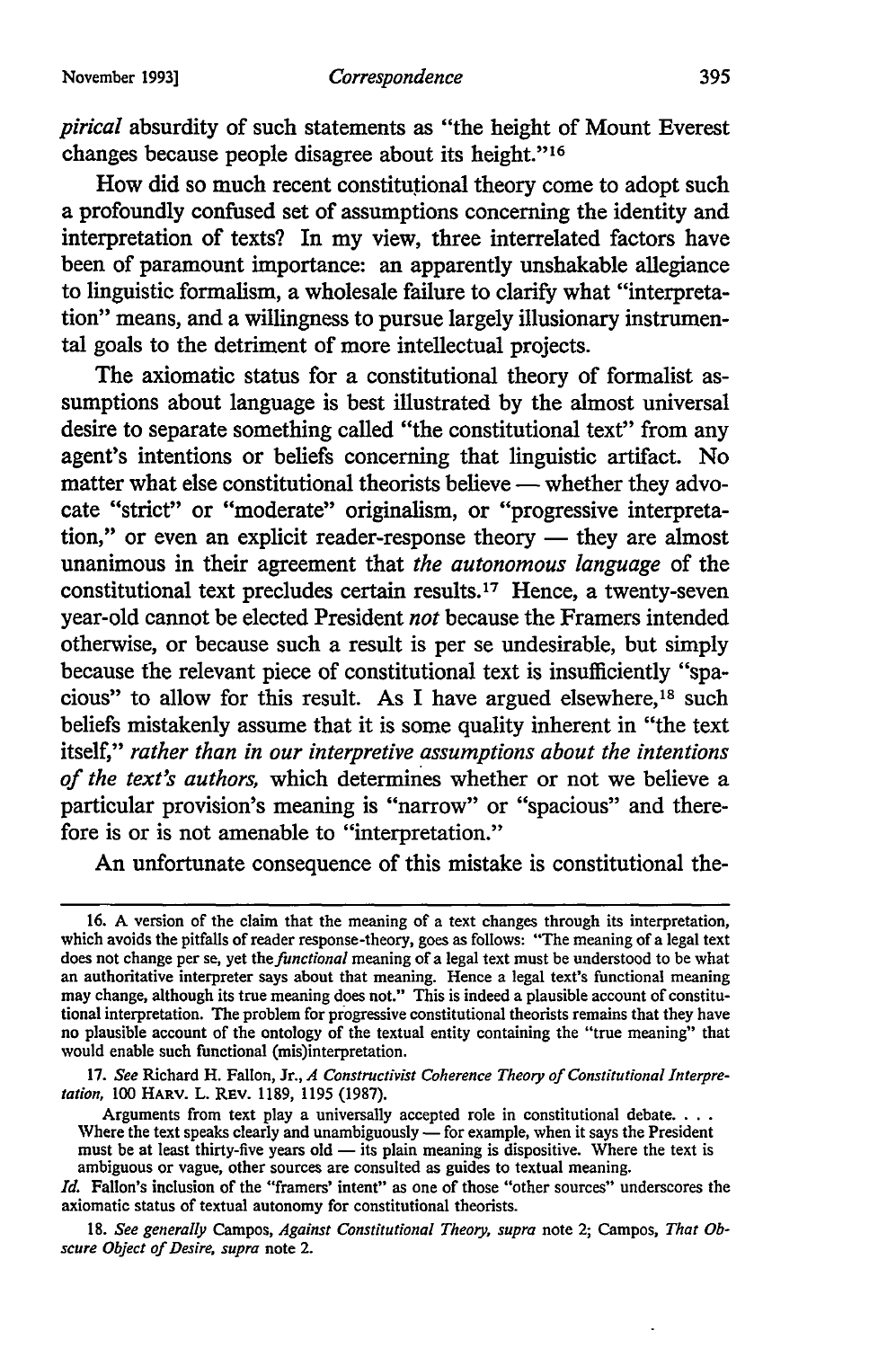396 *Michigan Law Review* [Vol. 92:388

ory's failure to recognize the essential inadequacy of a definition of "the text" which limits its identity to a particular set of marks. If a text is identical with the marks that encode it, then "interpretation" will come to mean whatever we can plausibly do with or to those same marks. Such a definition is extremely problematic for many reasons, not the least of which being that, as modem literary theory has demonstrated, the answer to the question of what we can plausibly do with or to a particular set of marks is: (almost) anything.<sup>19</sup>

Thus the formalist assumption that at least part  $-$  and often all  $$ of the meaning of a text is determined through the application of the rules of language to a particular set of marks leads directly to constitutional theory's failure to specify adequately what is meant by "interpretation." Because the rules of language are by themselves such obviously inadequate tools for determining textual meaning, "interpretation" has come to signify whatever can be done to "texts" (marks) when the rules of language run out. And because this spacious category includes such things as determining what the author intended;20 failing to determine what the author intended;<sup>21</sup> attempting to determine what the author(s) would have intended if he, she, or they knew what we know, or believed what we believe;<sup>22</sup> confusing the author with the reader;<sup>23</sup> ignoring the author to the extent necessary to undertake textual "rehabilitation";24 misreading the author so as to make his text the best it can be,25 or, conversely, the *worst* it can be;26 as well as many variations on these and other "interpretive methods," it is hardly surprising that so little has been gained in the course of constitutional theory's obsessive and interminable analysis of all these phenomena under the single rubric of "interpretation."<sup>27</sup>

- 23. *See* West, *supra* note 10.
- 24. *See* LAURENCE H. TRIBE, AMERICAN CONSTITUTIONAL LAW (1988).
- 25. *See* DWORKIN, *supra* note 14.

26. *See* DERRICK BELL, AND WE ARE NOT SAVED (1987); CATHARINE A. MACKINNON, FEMINISM UNMODIFIED (1987).

27. *See* Suzanna Sherry, *An Originalist Understanding of Minimalism,* 88 Nw. U. L. REV. (forthcoming 1993).

<sup>19.</sup> A classic literary-critical demonstration of the protean malleability of linguistic signs is provided in STANLEY FISH, *How To Recognize a Poem When You See One, in* Is THERE A TEXT IN THIS CLASS? 322 (1980).

<sup>20.</sup> *See* RAOUL BERGER, GOVERNMENT BY JUDICIARY: THE TRANSFORMATION OF THE FOURTEENTH AMENDMENT (1977).

<sup>21.</sup> *Id.* 

<sup>22.</sup> *See* RONALD DWORKIN, TAKING RIGHTS SERIOUSLY (1977).

Dare I suggest that we stop talking about judicial review and theories of interpretation? This symposium celebrates one hundred years of scholarship on judicial review and the manner in which it ought to be exercised, and we are no further than [when] we started. The debates are still as unresolved, and as rancorous, as they have ever been.